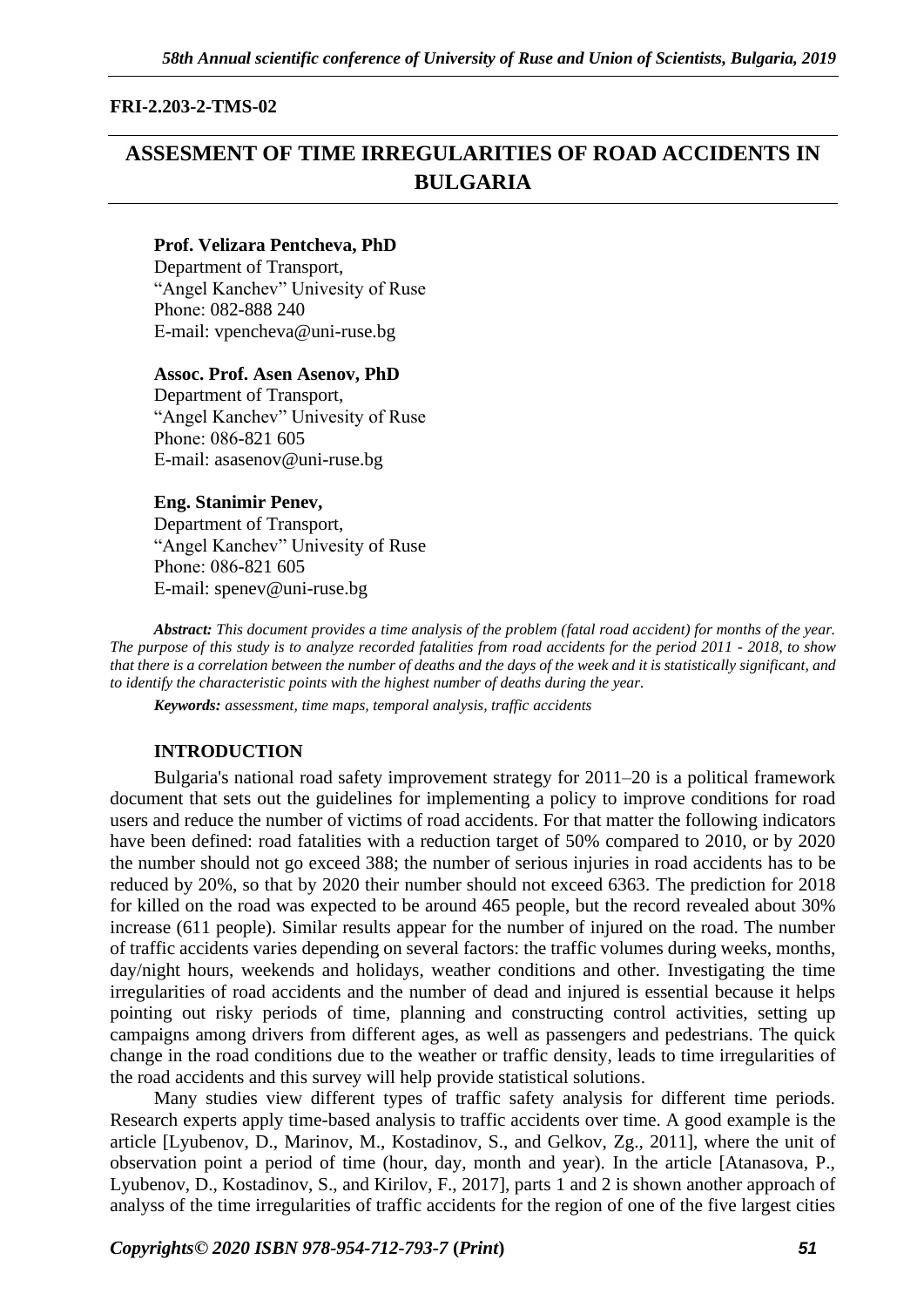in the Republic of Bulgaria. Time analysis is an abstract interpretation and is based on time series, variables and the mathematical tools used to determine it. Additionally, in the article [Karacasua, M., Erb, A., Bilgiça, S., Barutb, H.], the chi-square test is used with the Statistical Package for Social Sciences (SPSS), to determine whether the days have a significant hour of occurrence of accidents on the road. The article [Pencheva, V., Tsekov, A., Georgiev, I., Kostadinov, S., 2018] assesses the regularity of mass urban passenger transport traffic in the conditions of the city of Ruse in Bulgaria. Various transport modes and a modelling of the interaction of different vehiclesis shown in [A. Sladkowski, 2019]. And in [Centeno, V., Georgiev, IR., Mihova, V. and Pavlov, V. 2019] is sh shown a good example of the Arima method.

An example of a common gap in statistical analyses in the public domain or those included in scientific developments – publications, dissertations, etc is the mathematical difference between the variables. The relative proportions in the sample population examined do not prove the significance (reliability) of the differences. When performing correlation analysis, the significance (reliability) of the correlation coefficients used is not examined, since the insignificant coefficients do not carry much content. Using specialised software product can greatly help facilitate a research. For this article is used a software for statistical processing and analysis of information – SPSS (Statistical Package for Social Sciences)

#### **ЕXPOSITION**

The modern motorization in Bulgaria, the poor condition of the infrastructure, as well as the incompetence of some drivers (mostly in the risky) situations, lead to an alarmingly high number of road accidents. The period  $2011 - 2020$  is crucial for the EU and for the country as a strategic task of lowering the numbers of victims of traffic accidents. In this regard, the article observes the conditions of the road safety situation for the period 2011 until the end of last year 2018.



Figure 1 indicates the number of deaths by years for the stated period.

Fig. 1. Number of deaths by year for the period 2011 - 2020

The average annual death rate is 654 people, which is 87,3 per million inhabitants. This is significantly higher than the EU's average mortality rate, which is and average of 49 deaths per million inhabitants.

In table. 1., are the basic numerical characteristics of the deaths per month in an accident. The data obtained for the values of the different numerical characteristics in the table show that the average number of deaths per month for the last 8 years is 55 from the extracted population sample. The median is 53,5 which means that 50% of the cases the death toll is over 54 people, in the other 50% of the cases is below 53 people. The most common death toll during this period is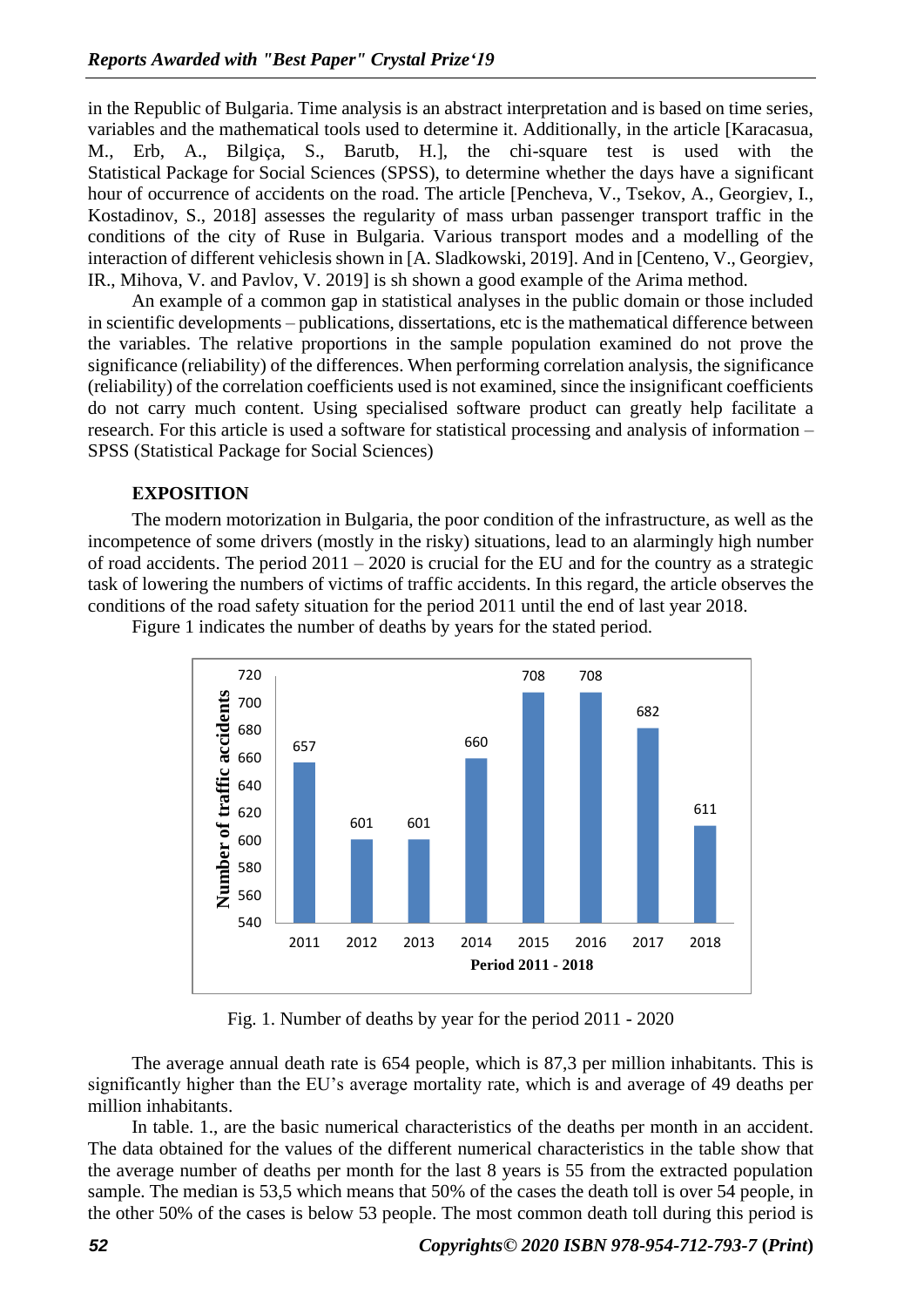44 people. The standard deviation (random scatter) is approximately 13%. The variance is 172,6 which is  $\sqrt{Std}$ . Deviation . The Skeweness coefficient for the shape of the distribution has a positive asymmetry of 0,076. The Excess constitute a measure of the sharpness of the graph, in this case it is negative (-0,437). The smallest death toll per month is 25 people and the highest in a month is 86 people.

| <b>Statistics</b>             |         |          |  |  |
|-------------------------------|---------|----------|--|--|
| Number of perished            |         |          |  |  |
|                               | Valid   | 96       |  |  |
| N                             | Missing | 0        |  |  |
| Mean                          |         | 55,0000  |  |  |
| Median                        |         | 53,5000  |  |  |
| Mode                          |         | 44,00    |  |  |
| <b>Std. Deviation</b>         |         | 13,13733 |  |  |
| Variance                      |         | 172,589  |  |  |
| <b>Skewness</b>               |         | ,076     |  |  |
| <b>Std. Error of Skewness</b> |         | ,246     |  |  |
| Kurtosis                      |         | $-0.437$ |  |  |
| Std. Error of Kurtosis        |         | ,488     |  |  |
| Minimum                       |         | 25,00    |  |  |
| Maximum                       |         | 86,00    |  |  |

Table 1. Basic numerical characteristics of the number of deaths per month for the period (2011 - 2018)

Time fluctuations are observed in the analysis of traffic data in the country. One of these time fluctuations is the number of accidents per month. The coefficient of irregularity for the period is:

$$
\eta_{\rm H} = \frac{Q_{\rm max}}{Q_{\rm average}} = \frac{86}{55} = 1,56,
$$

Where  $Q_{\text{max}}$  is the highest number of deaths in an accident per month and, the  $Q_{\text{cp}}$  is an average number of deaths per month for the period 2011 – 2018.

The high coefficient of unevenness shows that there are significant differences in the number of deaths by month of the year. This is also confirmed by the coefficient of variation (measure of uniformity of the sample).

$$
V = \frac{Standard Dev}{Mean} * 100\% = \frac{13,14}{55} * 100\% = 23,89\%
$$

Therefore, the sample tends to be of average homogeneity.

It is necessary to determine whether there is a correlation between the death toll and the months of the year. The death toll is a quantative variable type and the months are a qualitive variable type. To determine the correlations depending we use the Pearson Correlation test, which is used in most cases to find a correlation between varriables. The results are shown in Table. 2.

Tab. 2. Standard Pearson Correlation between death toll and months

Correlations

*Copyrights© 2020 ISBN 978-954-712-793-7* **(***Print***)** *53*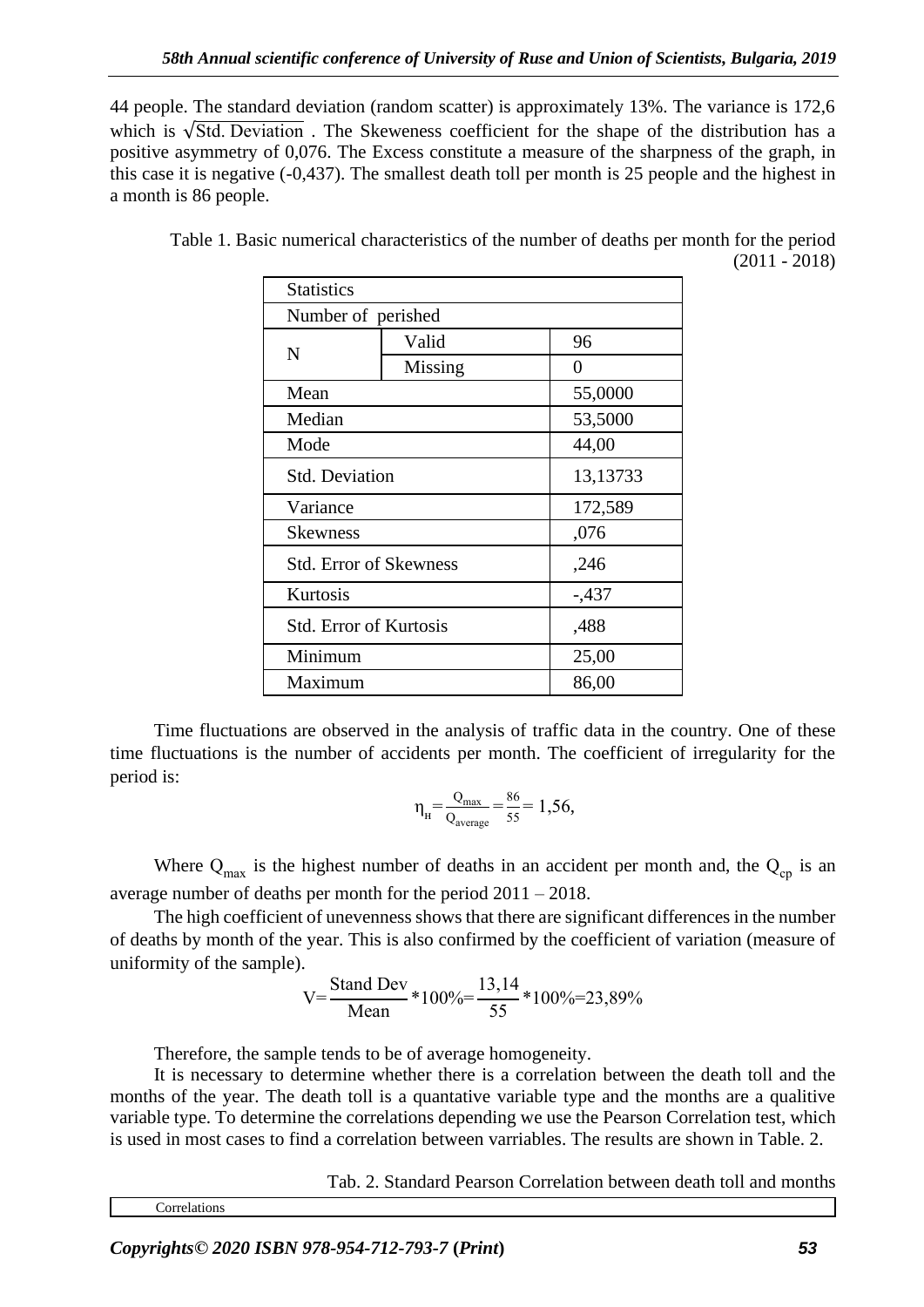|                    |                     | Number of perished | Month  |
|--------------------|---------------------|--------------------|--------|
| Number of perished | Pearson Correlation |                    | ,509** |
|                    | Sig. (2-tailed)     |                    | ,000   |
|                    | N                   | 96                 | 96     |
| Month              | Pearson Correlation | ,509**             |        |
|                    | Sig. (2-tailed)     | ,000               |        |
|                    | N                   | 96                 | 96     |

From Table. 2. can be pointed that there is a correlation of (0.509) and we can assume that it is about medium to strong correlation. This coefficient is statistically significant – Sig. (2-tailed)  $< \alpha = 0.05$ .

To verify the result, are used the tests of Kendall's Tau-b and Spearman's Rho (Tab. 3). The test of Kendall's Tau-b correlation is used in most cases to determine the correlation qualitative and quantative variables. Spearman's Rho test is used to determine the correlation between qualitative and qualitative variables.

Tab. 3. Correlation of Kendall's Tau b and Spearman's rho between the number of perished and months

| Correlations    |                                                              |                    |                          |           |
|-----------------|--------------------------------------------------------------|--------------------|--------------------------|-----------|
|                 |                                                              |                    | Number<br>of<br>perished | Month     |
|                 |                                                              | Correlation Coeff. | 1,000                    | $,370**$  |
|                 | Number of perished                                           | Sig. (2-tailed)    |                          | ,000      |
| Kendall's tau b |                                                              | N                  | 96                       | 96        |
|                 |                                                              | Correlation Coeff. | $,370**$                 | 1,000     |
|                 | Month                                                        | $Sig. (2-tailed)$  | ,000                     |           |
|                 |                                                              | N                  | 96                       | 96        |
|                 |                                                              | Correlation Coeff. | 1,000                    | $,534***$ |
|                 | Number of perished                                           | $Sig. (2-tailed)$  |                          | ,000      |
| Spearman's rho  |                                                              | N                  | 96                       | 96        |
|                 |                                                              | Correlation Coeff. | $,534***$                | 1,000     |
|                 | Month                                                        | Sig. (2-tailed)    | ,000                     |           |
|                 |                                                              | N                  | 96                       | 96        |
|                 | **. Correlation is significant at the 0.01 level (2-tailed). |                    |                          |           |

From Tab. 3. It we can conclude that in both cases there is a moderate to strong correlation and both factors are statistically significant.

The additional two tests confirm the Pearson Correlation test. We can assume that a link between the death toll and the month of the year exists and is statistically significant.

A histogram of one-dimensional distribution of the groups with the highest and lowest death tolls is presented in fig. 2. Data on the number of deaths by months of the year are combinet into six groups.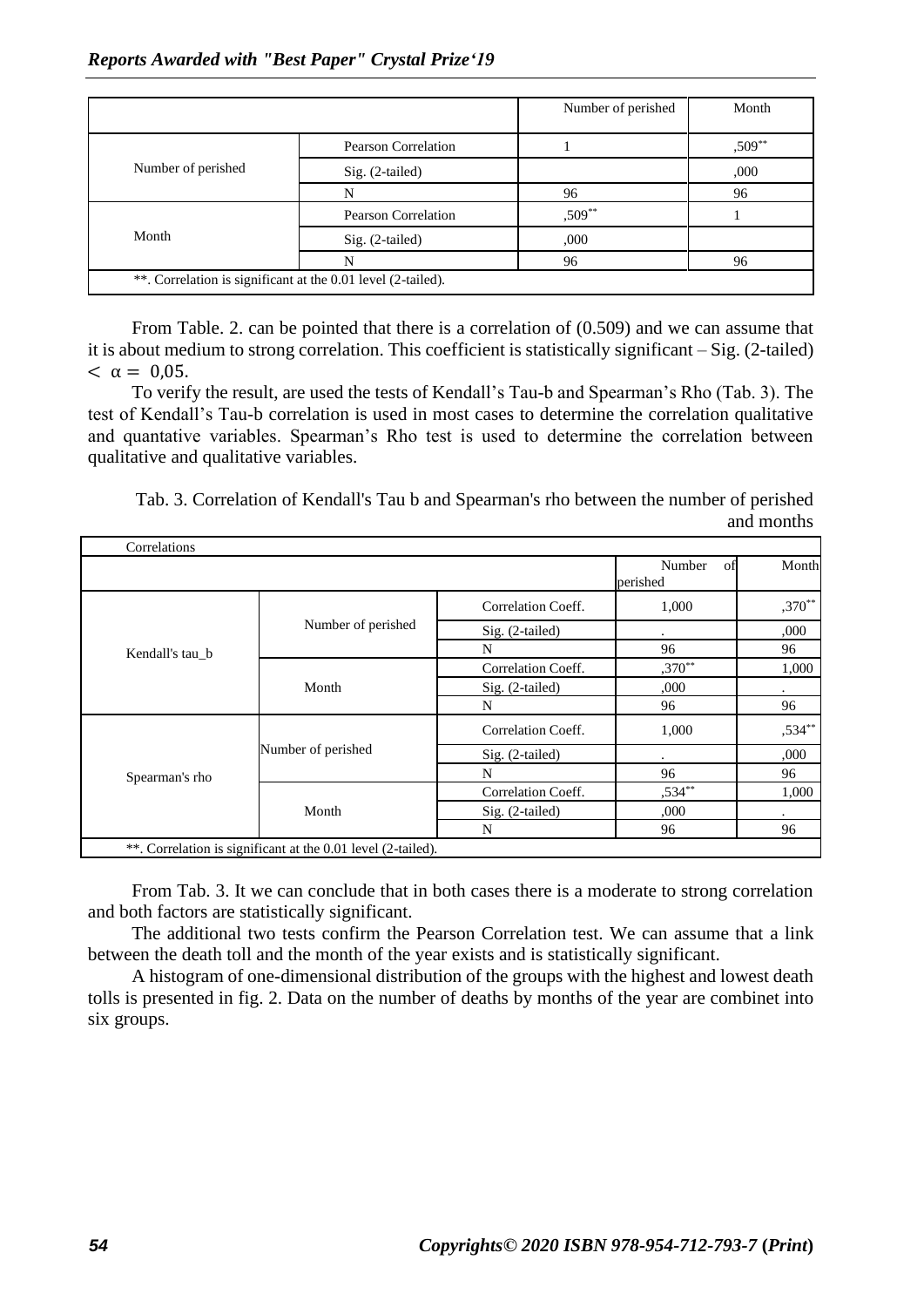

Fig. 2. Number of perished by groups in %

The group 79 to 89 holds high numbers of mortality with the lowest death toll (4%) for a month. The goup with the highest is

The group 46 ti 56 holds medium to high numbers of mortality with the highest death toll (29%) for a month, which is 1/3 of all deaths for the observed period.

Fig. 3. Shows the number of fatal occurrances on the road, distributed in six groups by months of the year. The highest number of deaths occurred in July and August (between 79 to 89 death cases). The lowest death occurrances were in January (between 24 to 34 cases).



Fig. 3 Months, with the lowest and highest death occurrance rate

A cluster analysis is applied to establish the characteristics of the death toll during the year. To determine the number and value of certain period applied is the multy cluster two – step analysis.

Figures 4 and 5 present the cluster analysis data, such as gravity, number of units in each cluster, and average death toll for each of the cluster centers.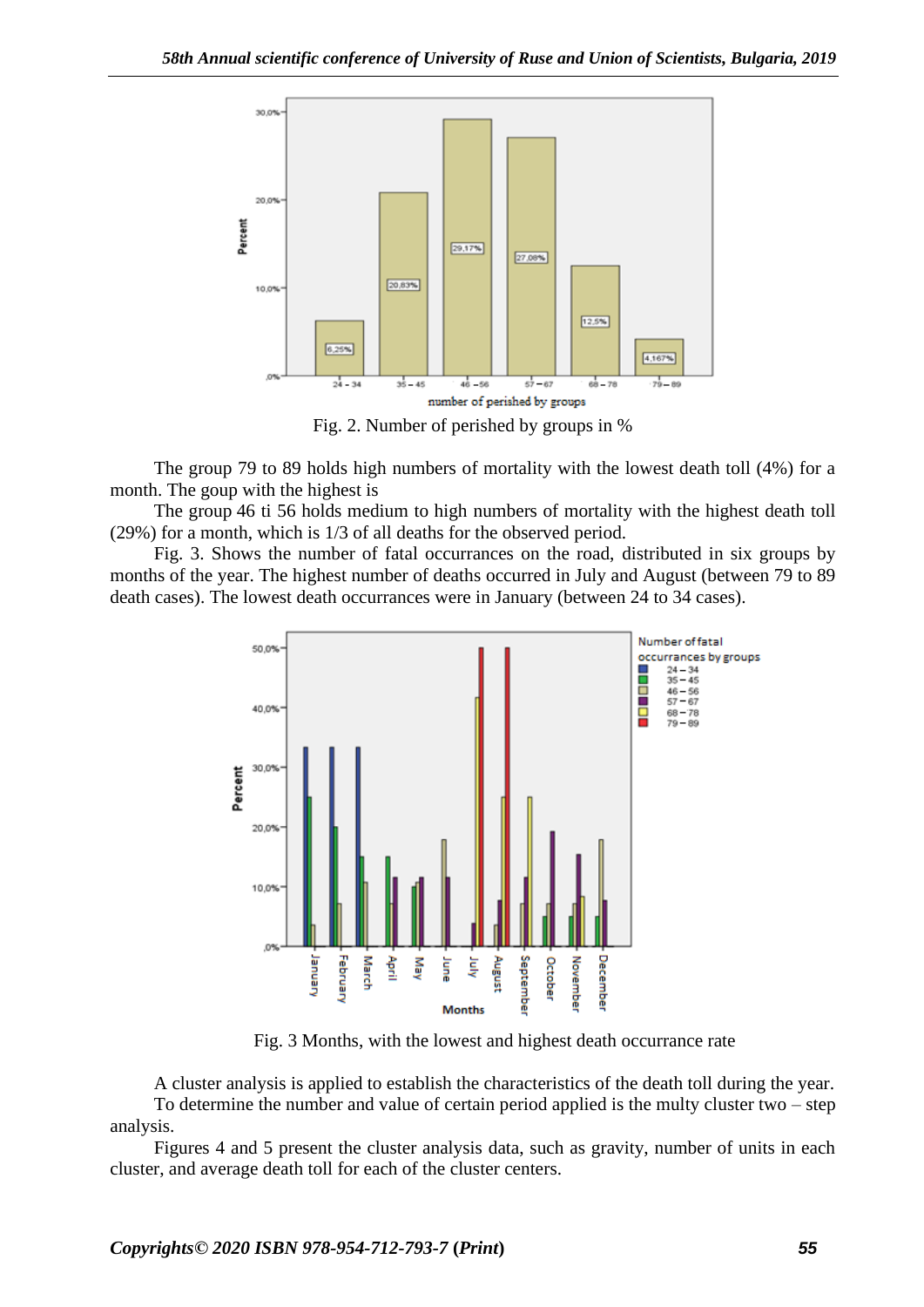#### • **two-cluster two-stage analysis**.



Fig. 4. two-cluster two-stage analysis

The two-cluster analysis is adequate. This is confirmed by a coefficient of contingency (fig. 4.) that is greater than 0,5. The second cluster (2) holds more gravity, as this point is approximately in the beginning of September (interpreted from month scale of 0 to 12) where the average number of fatalities is about 62 people, with 53% gravity. The other cluster point in the beginning of March holds the death toll of about 45 people, or a gravity of 47 %.

#### • **Three-cluster two – stage analysis**

In this analysis (fig. 5) the cluster center is in the beginning of September with an average number of perished about 63 people and gravity of 49%. The other two are almost equally heavy at 25-26% at the end of April and respectively the beginning of February. Together they hold gravity as almost as much as the third cluster center (3).



Fig. 5. Three-cluster two-step analysis

The cluster analysis confirms the conclusion that, at the beginning of the year, the number of deaths is lower in the spring it begins to increase and reaches its peak around the end of summer. The cluster analysis also confirms the claims made in fig. 2 and 3.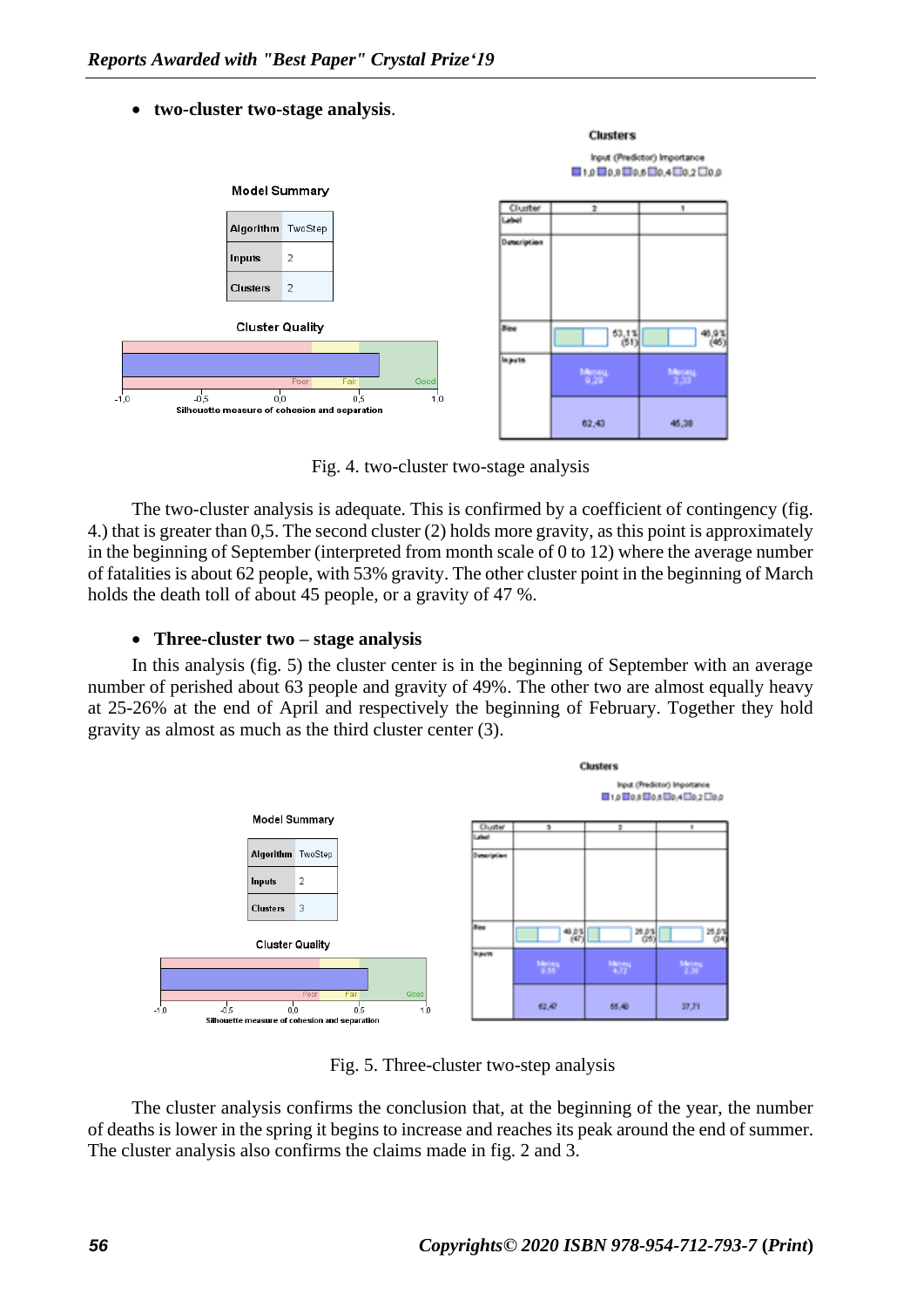# **CONCLUSION**

- 1. Despite the decrease, the number of read fatalities in the country remains high. For the period 2011 – 2018, there are 654 perished, which is 87,3 per 1 million inhabitants, well above the European average for the same period (49 deaths per 1 million inhabitants).
- 2. The coefficient of irregularity by months of the year for the stated period is considered 1,56 and the inhomogenеity is 24%, which means that there are differences in the number of deaths in the different months of the year.
- 3. The data obtained for the values of the different numerical characteristics (tabl. 1.) show that the average number of deaths per month for the last 8 years is 55 from the extracted population sample. The median is 53,5 which means that 50% of the cases the death toll is over 54 people, in the other 50% of the cases is below 53 people. The most common death toll during this period is 44 people. The standard deviation (random scatter) is approximately 13%. The smallest death toll per month is 25 people and the highest in a month is 86 people.
- 4. The principle of Pearson together with other two criteria of Kendall's Tau-b and Spearman's Rho, confirm that between the two variables, number of the perished and month of the year exist a strong correlation and it is statistically significant.
- 5. The two-stage multiclustert analysis show that in the beginning of the year the average number of deaths is lower, in spring it begins to increase and reaches its maximum by the end of summer.

# **REFERENCES**

A. Sładkowski, Modeling of the Interaction of the Different Vehicles and Various Transport Modes (Springer International Publishing, 2019

Anderson R., McLean A., Farmer M., Lee B., Brooks C. Vehicle travel speeds and the incidence of fatal pedestrian crashes.1997. Accid Anal Prev. Volume 29, Issue 5, P. 667-674

Centeno, V., Georgiev, I. R., Mihova, V., and Pavlov, V. 2019.Price forecasting and risk portfolio optimization AIP Conference Proceedings 2164, 060006 (2019); https://doi.org/10.1063/1.5130808

Georgiev, N., Damqnov, B., Veliova, V., 2015. Adaptation and application of statistical methods for traffic safety analysis and forecasting. Scientific Journal "Mechanics Transport Communications", Volume 13, Issue 3/1, paper № 1156.

Karacasua, M., Erb, A., Bilgiça, S., Barutb, H. 2011. Variations in Traffic Accidents on Seasonal, Monthly, Daily and Hourly Basis: Eskisehir Case, Scientific Journal "Procedia Social and Behavioral Sciences", Volume 20, p. 767 – 775

Kostadinov, S., D. Lyubenov, P. Atanasova, & F. Kirilov., 2017. Road Traffic Safety Analysis in Ruse Region for the Period 2012 – 2016 Part 2. Proceedings of International Conference Angel Kanchev University of Ruse and Union of Scientists. Ruse. Volume 56. Book 4, P. 122-127.

Komba, D. D. 2006. Risk Factors and Road Traffic Accidents in Tanzania: A Case Study of Kibaha District. Master Thesis, Department of Geography, Norwegian University of Science and Technology (NTNU), Trodheim.

Mitkov, A., Minkov, D., 1989. Statistical methods for evaluation and optimisation of agriculture technologies. Part 1, 2. (**Оригинално заглавие:** Митков, А., Минков, Д., 1989. Статистически методи за изследване и оптимизиране на селскостопанската техника. Част 1, 2)

Pavlov, V., Mihova, V., 2016. Applied statistics with SPSS. (*Оригинално заглавие: Павлов, В., Михова, В., 2016. Приложна статистика с SPSS.*)